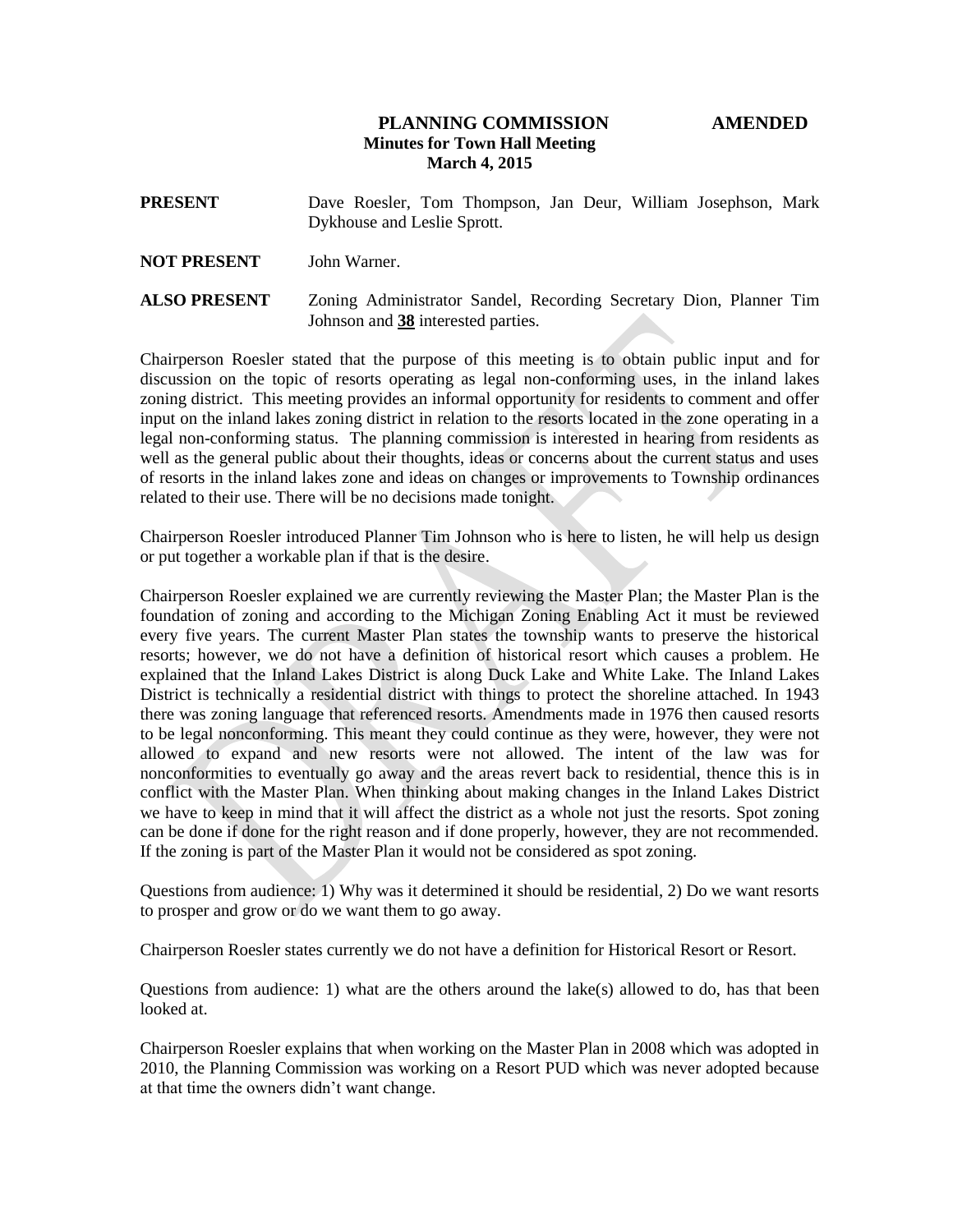Chairperson Roesler reiterates again we are talking about the whole Inland Lakes District not just Lakeside Inn. There are other historical resorts in this zoning that need to be considered.

Chairperson Roesler outlined a historical timeline of Lakeside Inn. It became nonconforming in 1976 because of zoning changes; it should have only been allowed to continue as it did in 1976. He explained the outside patio should not have been allowed, or at least the use of it, they could pour a bigger patio, however, not serve dinner/drinks or have more tables than had before as these would be an expansion of the use. When it was brought to the townships attention, Zoning Administrator Don Sandel determined the outside service was an expansion of the use, the owner then applied to the Zoning Board of Appeals, who also ruled it was an expansion of the use.

## **CORRESPONDENCE**

Chairperson Roesler stated we received fifty four comments, twenty seven residents, twenty seven non-residents, fifty three in favor of outside service at Lakeside Inn and one not in favor.

## **PUBLIC COMMENT**

- **1.** Jim Runyan and Marcia Funnell, 6070 N. Scenic Woods Circle, stated they both whole heartily support changes made by Lakeside Inn already and any changes being made to zoning that will allow Lakeside Inn to continue with outside service.
- **2.** Jim Duncan, 5800 Murray Road, stated he has lived around White Lake for 50 plus years, he applauds the changes make at Lakeside Inn and would like to see more changes, he thinks the owners need to sit down and propose a plan. He does not agree with the amount of boat slips requested as this is a residential district.
- **3.** Frank Hollister, owner of Waters Edge, supports any changes that can be made to make the resorts conforming.
- **4.** Brad VanBergen, Winberg Construction, stated he was the contractor who did the work and according to pictures dating years back there were always tables outside on a patio.
- **5.** Allan Dake, 6860 South Shore Drive, stated when he and some neighbors received notice from the DEQ and Army Corps of Engineers of the number of docks the owners of Lakeside Inn were proposing they wrote a letter to the owners stating their opposition to the number; the owners listened and proposed fewer docks.
- **6.** Sarah Zielinski, 3321 Scenic Drive, new owner of the Red Rooster, is listening tonight because the Red Rooster is also nonconforming as it is located in a residential district.
- **7.** Victoria Kobza-Sotall, 5780 Duck Lake Road, asks seeing that parking is an issue for Lakeside Inn, would the Township ever consider purchasing property like where the old Pickle Barrel was, make a parking lot and trolley people back and forth.

Chairperson Roesler stated he doesn't believe taxpayers would approve of their tax dollars being spent like that and the township surely doesn't want to get in the trolley business.

Victoria said they do things like that in Grand Rapids.